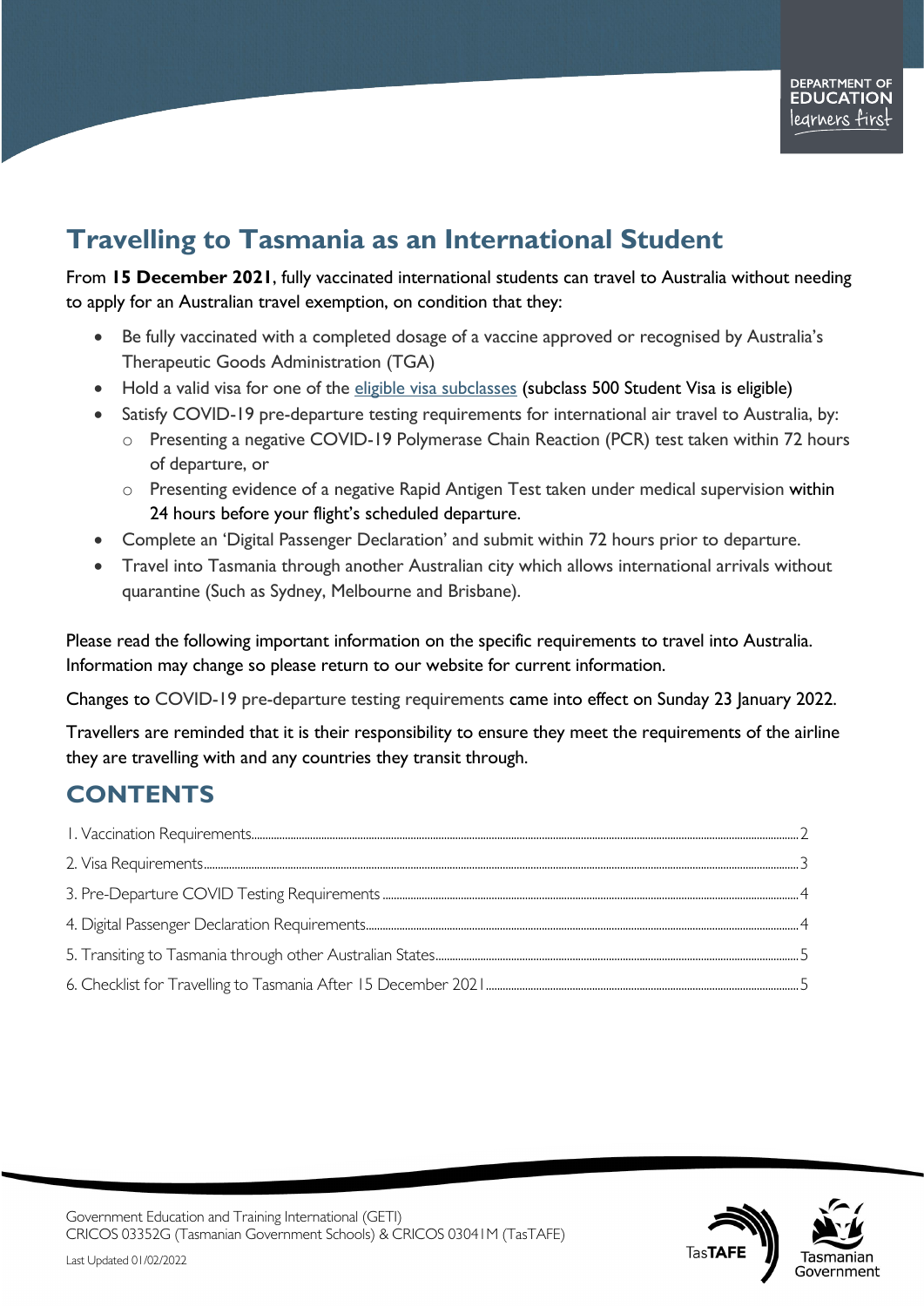#### <span id="page-1-0"></span>**1. Vaccination Requirements**

To enter Australia, you must be fully vaccinated with a Therapeutic Goods Administration (TGA) approved and recognised vaccine.

Current approved and recognised vaccines and dosages are:

- 2 doses at least 14 days apart of any combination of:
	- o AstraZeneca (Vaxzevria)
	- o AstraZeneca (Covishield)
	- o Pfizer/Biontech (Comirnaty)
	- o Moderna Spikevax or Takeda
	- o Sinovac (Coronavac)
	- o Bharat Biotech Covaxin
	- o Sinopharm (BBIBP-CorV)
	- o Gamaleya Research Institute Sputnik V
- or one dose of:
	- o Johnson & Johnson/Janssen-Cilag (COVID Vaccine).

At least 7 days must have passed since the final dose of vaccine in a course of immunisation for you to be considered fully vaccinated. Mixed doses count towards being fully vaccinated as long as all vaccines are approved or recognised by the TGA.

Please click [this link](https://www.tga.gov.au/international-covid-19-vaccines-recognised-australia) to visit the TGA website and see a full list of vaccines which are approved for use in Australia or are recognised for the purpose of travel to Australia.

#### **What if I have a mix of vaccines?**

Students who have received two doses of different TGA approved vaccines will be considered as fully vaccinated.

#### **How do I prove I have been vaccinated against COVID-19 when travelling to Tasmania?**

You must present your COVID-19 vaccination certificate from a health authority to the airline staff when checking in for your travel to Australia.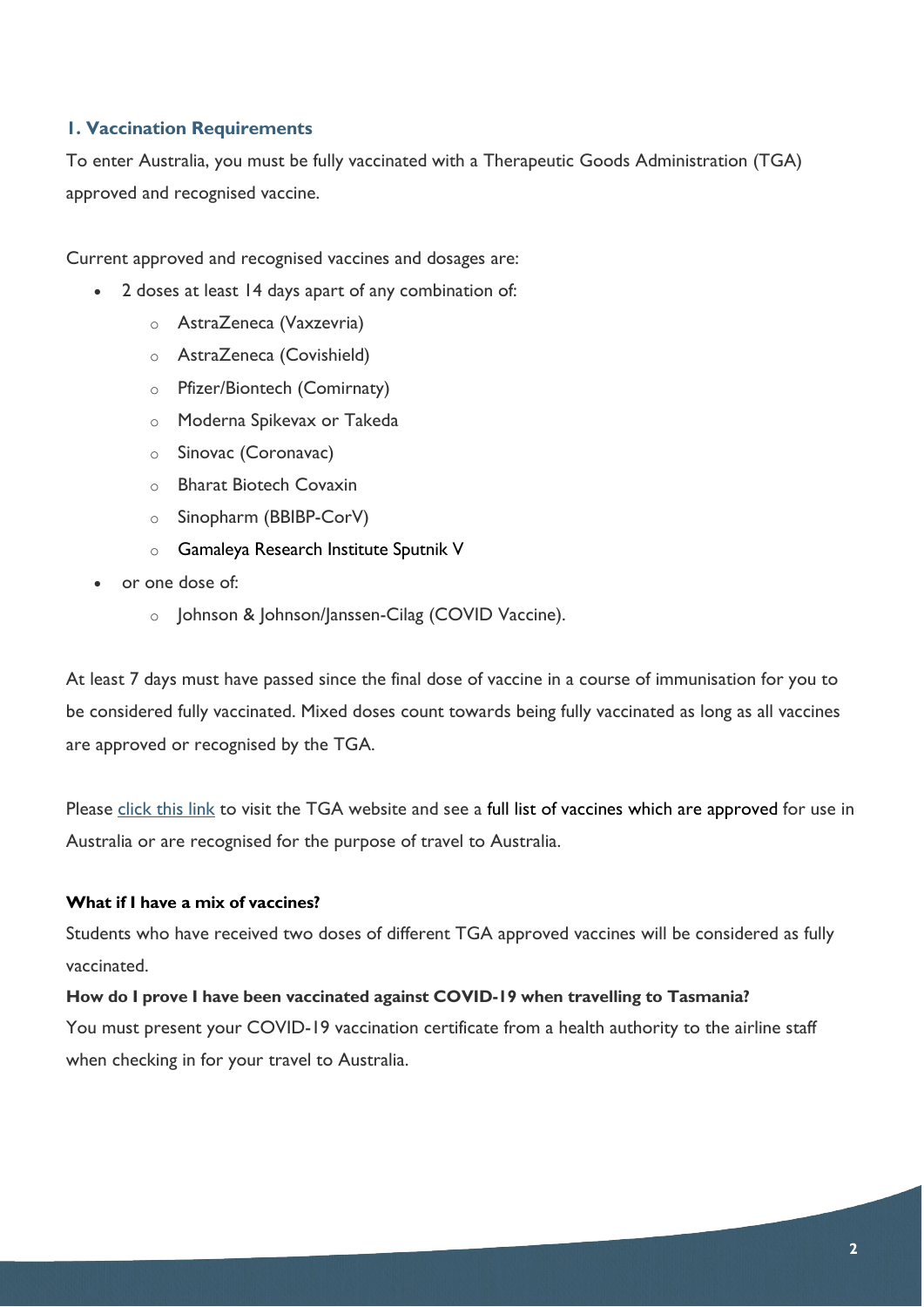Travellers vaccinated in other countries will be able to present certificates in formats that meet the following criteria:

- issued by a national or state/provincial-level authority or an accredited vaccination provider
- written in English or accompanied by a certified translation (Follow this link to a free translating [service on the Australian Department of Home Affairs website\)](https://translating.homeaffairs.gov.au/en)
- containing at a minimum:
	- o name as it appears in the traveller's passport
	- $\circ$  either date of birth or passport number or national identity number\*
	- o the vaccine brand name, and
	- o the date of each dose or the date on which a full course of immunisation was completed.

*\*If a certificate contains only a national identity number, and if that number does not appear in the traveller's passport, then the traveller needs to show a national identity card that matches the identity number and name on the vaccination certificate.*

Paper and digital certificates are equally acceptable.

For more information refer to [Guidance on foreign vaccination certificates | Australian Passport Office](https://www.passports.gov.au/guidance-foreign-vaccination-certificates)

## <span id="page-2-0"></span>**2. Visa Requirements**

To enter Australia and travel onwards to Tasmania, you must hold an eligible and valid visa. Eligible visas include:

- o Subclass 500 Student Visa
- o Subclass 590 Student Guardian Visa

Please visit the Australian [Department of Home Affairs website](https://covid19.homeaffairs.gov.au/vaccinated-travellers#toc-7) for a full list of eligible visas.

Please note that depending on your home country and the number of applications, visa processing times will vary.

<span id="page-2-1"></span>We strongly recommend you apply for a visa as soon as possible to prevent delays to your study plans.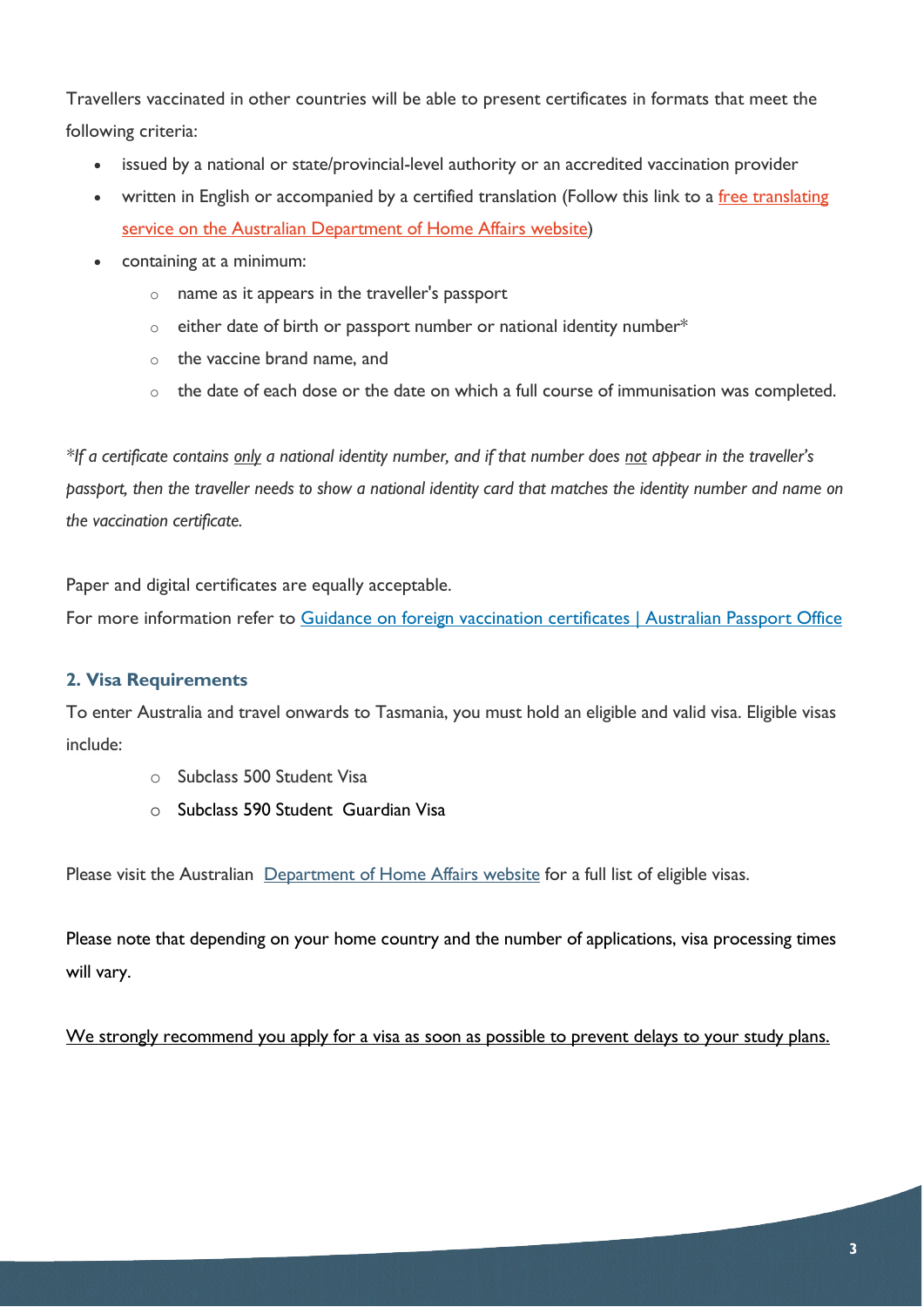## **3. Pre-Departure COVID Testing Requirements**

A negative COVID-19 test result is required for travelling to Australia. When you check-in to your flight you need to provide:

- **Evidence of a negative COVID-19 PCR test** taken within 72 hours before your international flight's scheduled departure must be provided to your airline when you check-in; or
- A medical certificate as **evidence of a negative Rapid Antigen Test taken under medical supervision** within 24 hours before your flight's scheduled departure to Australia.

If your flight is delayed or you remain in the airport during transit, you will still be considered to have met the pre-departure testing requirements. You will not need a new test.

However, if your flight is re-scheduled or cancelled, you will need to provide evidence of a negative COVID-19 PCR test taken within 72 hours before the re-scheduled flight, or a Rapid Antigen Test taken under medical supervision within 24 hours before the re-scheduled flight.

Detail on evidence you need to provide is outlined on the [Department of Health website](https://www.health.gov.au/health-alerts/covid-19/international-travel/inbound#predeparture-testing)

- COVID-19 Polymerase Chain Reaction (PCR) test
- Rapid Antigen Test taken under medical supervision
- what to do if your PCR test result is positive when you have had and recovered from COVID-19.
- medical exemptions for pre-departure testing
- countries and jurisdictions exempt from pre-departure testing.
- If transiting, you are responsible for checking airline, departure, testing and proof of vaccination requirements in any countries you transit.

#### <span id="page-3-0"></span>**4. Digital Passenger Declaration (DPD) Requirements**

The Digital Passenger Declaration (DPD) has replaced the Australia Travel Declaration.

Travellers to Australia should start the [Digital Passenger Declaration \(DPD\)](https://dpd.homeaffairs.gov.au/) seven days before your flight and submit it within 72 hours prior to your departure for Australia.

• The Digital Passenger Declaration (DPD) requests critical health information and contact details, including a contact phone number in Australia.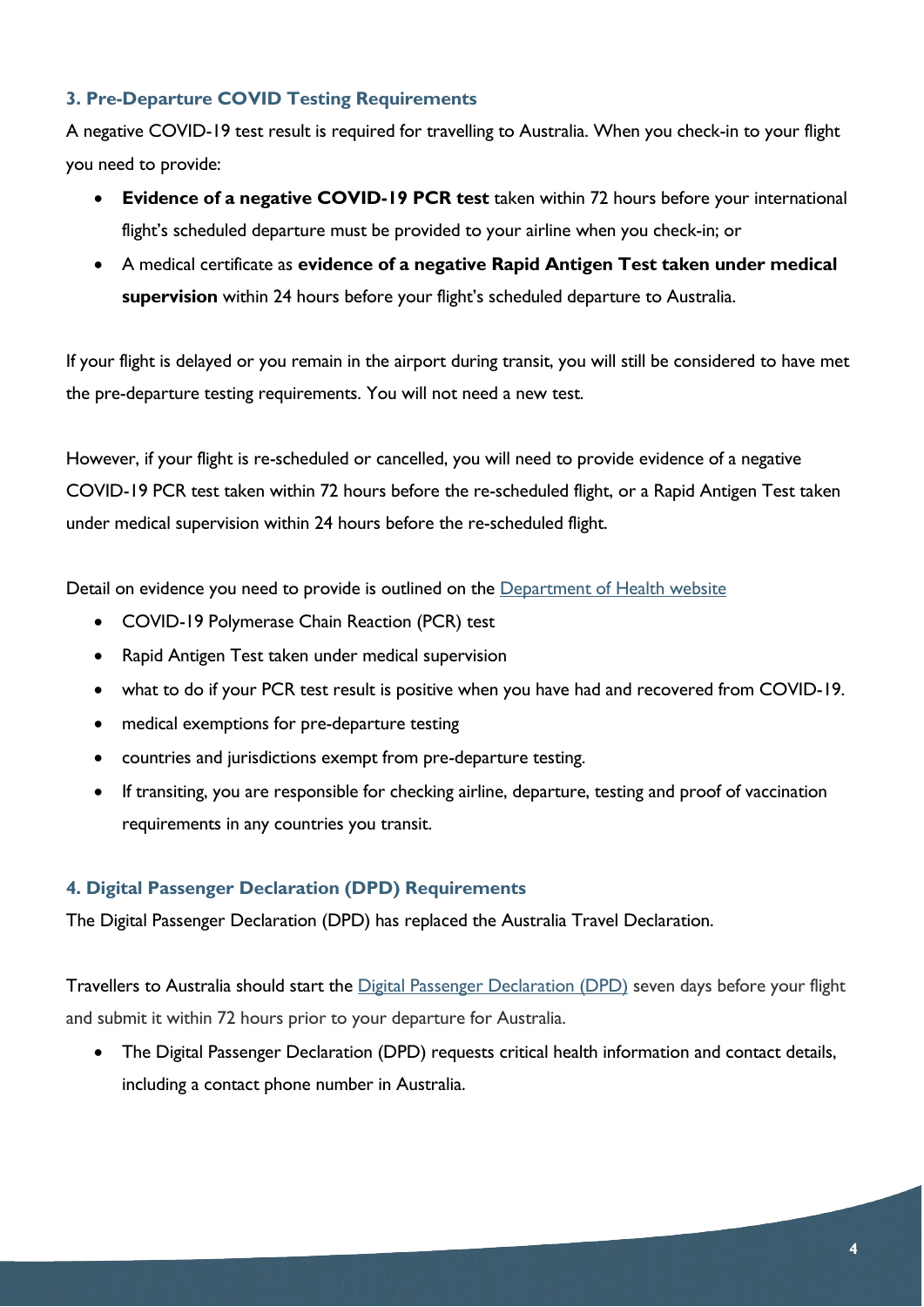- You must provide evidence that you made this declaration during airline check-in and boarding.
- Travellers who do not make the declaration before they board their flight will experience unnecessary delays at the airport, or when you arrive in Australia.

When filling out the DPD you will need to upload your vaccination certificate. You will also need to:

- provide your contact details, including a contact phone number in Australia
- make a legally binding declaration in relation to your vaccination status
- make a declaration regarding your last 14 days travel history
- make a declaration that you are aware of the quarantine and testing requirements that apply when coming to Australia and in the [state or territory](https://www.australia.gov.au/states) you are landing, and the penalties for noncompliance.

#### <span id="page-4-0"></span>**5. Transiting to Tasmania through other Australian States**

- To travel to Tasmania, you must transit through another Australian state or territory which does not require quarantine for international students.
- We recommend you book your flight to Tasmania through either Melbourne (Tullamarine) or Sydney (Kingsford Smith) airport.
- If you intend to travel to Tasmania through another state or territory [please check here](https://www.australia.gov.au/international-travel#:%7E:text=Quarantine%20requirements%20in%20Australia%20are%20determined%20by%20State,between%20NSW%2C%20Victoria%20and%20the%20ACT%20without%20quarantining.) for the latest specific quarantine and eligibility requirements.

| <b>Steps to Complete</b>                                                    | <b>Details</b>                                                                                                                                                                                                                                                                         |
|-----------------------------------------------------------------------------|----------------------------------------------------------------------------------------------------------------------------------------------------------------------------------------------------------------------------------------------------------------------------------------|
| Step 1<br>I am fully vaccinated<br>☑                                        | To enter Australia, you must have received two doses of a vaccine which is<br>approved or recognised by the TGA for the purpose of travel to Australia.                                                                                                                                |
| Step 2<br>I have a visa which is<br>⊠<br>exempt from travel<br>restrictions | International student visa holders (subclass 500) can travel to and from<br>Australia without needing to apply for a travel exemption.<br>For information on all visa exempt categories, or steps on applying for an<br>individual exemption, see: Travel restrictions and exemptions. |

## <span id="page-4-1"></span>**6. Checklist for Travelling to Tasmania After 15 December 2021**